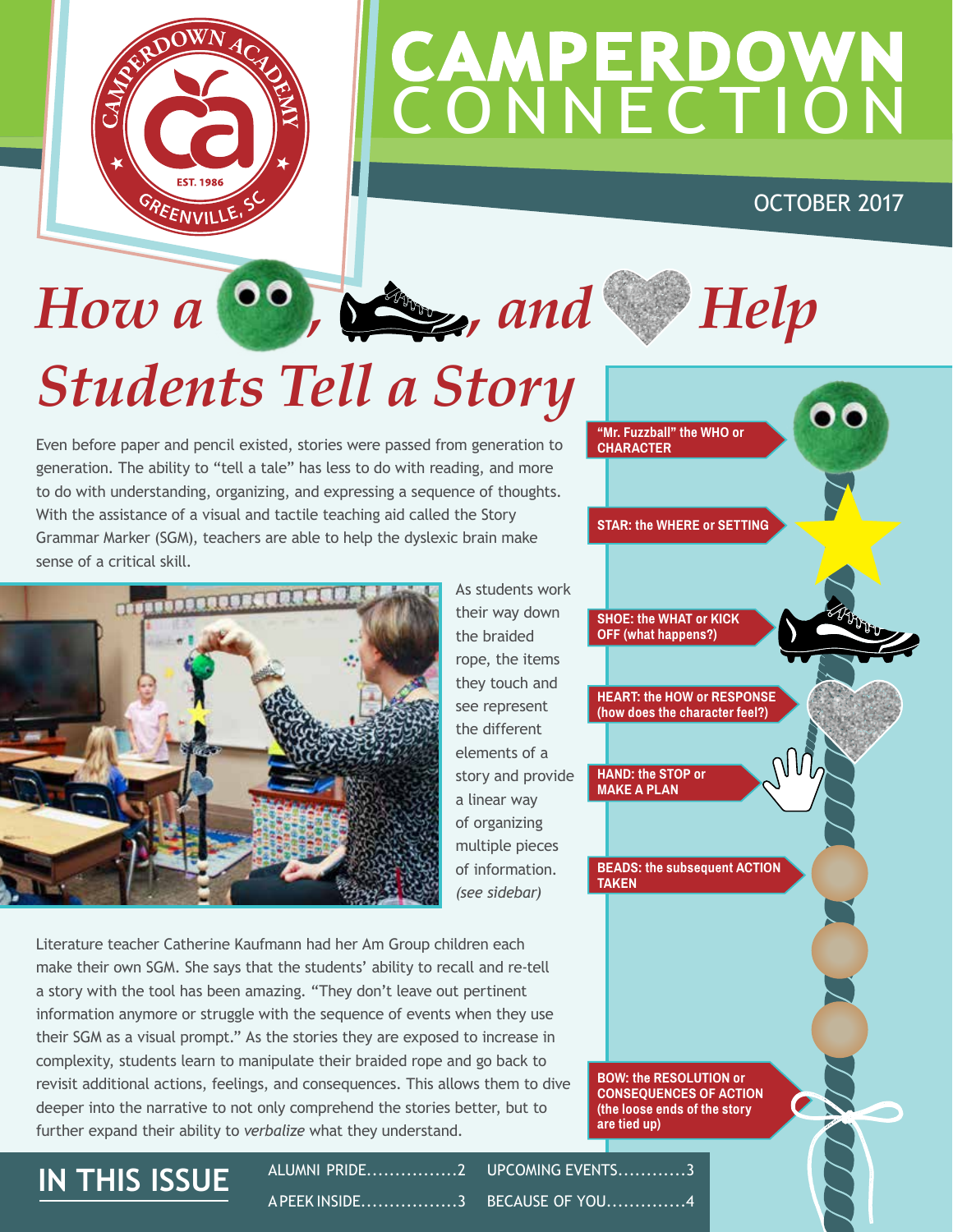## **ALUMNI PRIDE**

*Rebecca is a junior at Anderson University studying Human Resource Management. She attended high school at Shannon Forest Christian School. Rebecca spent some time at Camperdown this summer helping put together the I Am...Camperdown video series featuring alumni talking about their* 

 **REBECCA RODRIGUEZ '11**

*dyslexia.*

## *Note from Mr. Dan*



### Dear Friends,

A recent news article claiming "scientists may have found a cause of dyslexia" has made its way to my inbox many times over the past few days. The research focuses on light receptor cells in the human eye with the premise that this potential cause for dyslexia has to do with confusing mirror images sent to

the brain. "Dyslexic people make so-called 'mirror errors' in reading…" says Guy Ropars, co-author of the study.

I wish dyslexia were that simple! It is exciting to see science making inroads into the "why" some have dyslexia, but their explanation of "what" dyslexia is oversimplifies the learning difference. It is true, letter reversals can be an early indication of dyslexia; but what I see in our students is a complex struggle processing the phonological component of language. This results in difficulty with decoding, accuracy, and fluency, which in turn impacts comprehension. Can all this be due to light receptors in the eye? Maybe! But until science and technology come together with a united cause and cure, I remain grateful for our teachers and their approach to teaching our dyslexic kiddos that leads to such successful outcomes.

Volleyball  $S$ Soccer

### **JAGUAR ATHLETICS**

Fall sports are off to a great start! The soccer team has won three of the four games played so far against middle school teams. The volleyball team has had multiple games go beyond regulation scoring due to competitive play. Many on the volleyball team have sought out local clinics to attend in an effort to boost their skill level even further. Basketball season is right around the corner. Go Jaguars!

# **JASON STURM '14**

*Jason is a senior at Oakbrook Preparatory School in Spartanburg. He has taken many AP courses throughout high school and is planning to study engineering in college. In October, he became an Eagle Scout. His Eagle Scout project was building picnic tables for the Hatcher Garden and Woodland Preserve. Congratulations to Jason on this huge accomplishment!*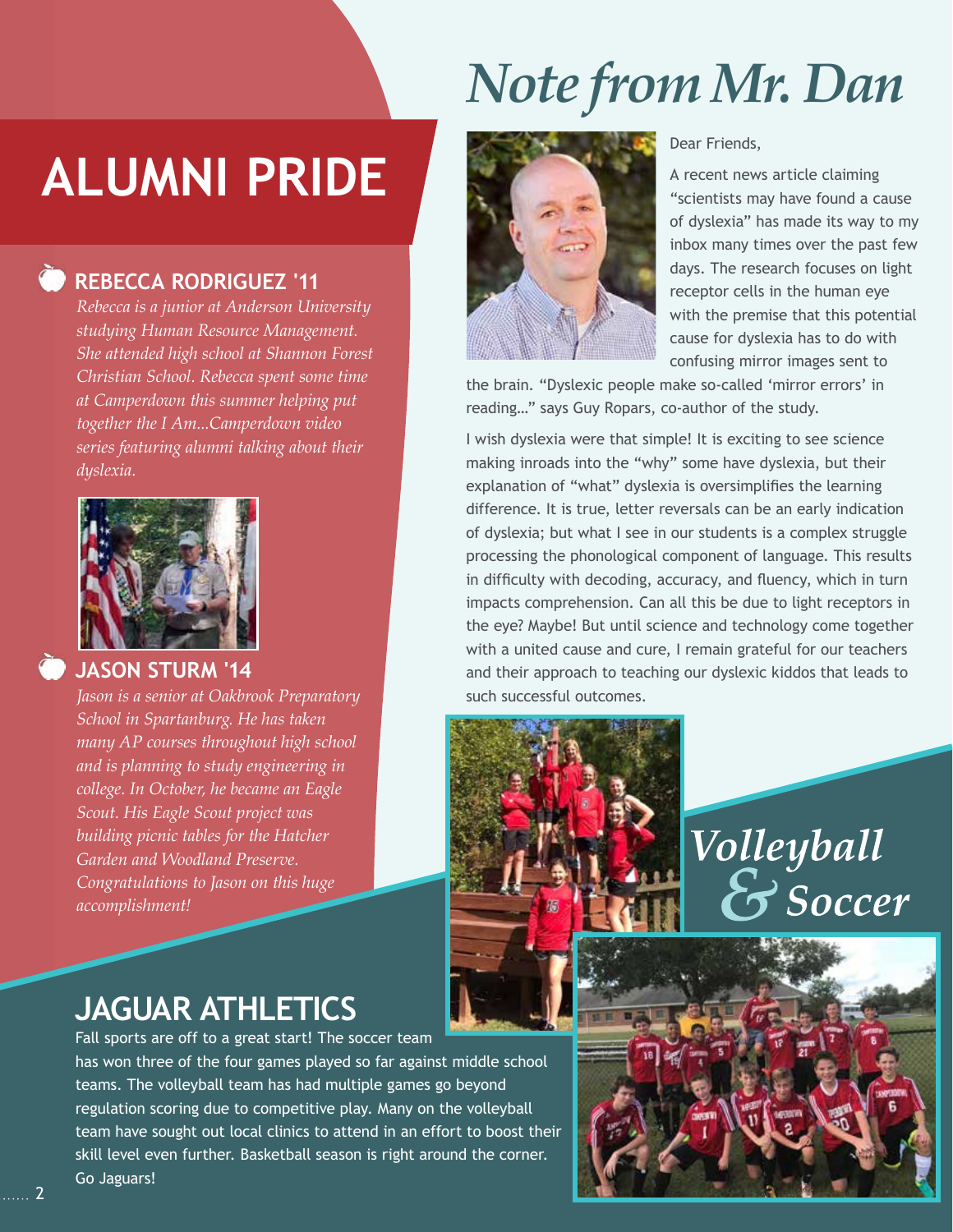## **UPCOMING EVENTS**



*available supports for the dyslexic learner.*



### **SANTA SHOP**

*gift shopping in the Big Room.*



### **LANGUAGE DEVELOPMENT**

*A presentation on boosting language development and disorder.*

*For all events, please visit [www.camperdown.org](http://www.camperdown.org) for more information.*



Rebecca Shaw's math students in Am, Star, and D Groups love the new Tangram Master game that uses geometric shapes which fit together like puzzle pieces. Beyond the kinesthetic and visual-spatial benefits, the game is simply a fun way to train the brain to think logically. The science of logical thought helps students make the eventual transition from doing math with numbers to doing math with variables.

### **BUTTERFLIES**

A cross-curricular science and social studies project is contributing to the conservation of endangered Monarch butterflies. Several groups grew Monarch and Gulf fritillary butterflies from



larvae (caterpillars) and released them once they were full grown. While they were growing, students drew diagrams of each life cycle stage and learned about food choices and migration patterns and how to identify the gender of adult Monarchs from wing markings. Am Group student Garyn said the best part was after the butterfly emerged it had to pump its wings several times before it could fly off.



### **STUDENT SUCCESS Daniel Wagner,** *Am Group*

*Daniel is new to Camperdown this year. The Am Group student was previously homeschooled, and he had to work hard to adapt to the organizational routine and classroom structure of Camperdown. Daniel's tutor, Dana Newell, says his attitude about school is wonderful, and he is doing great with new skills like cursive handwriting.*